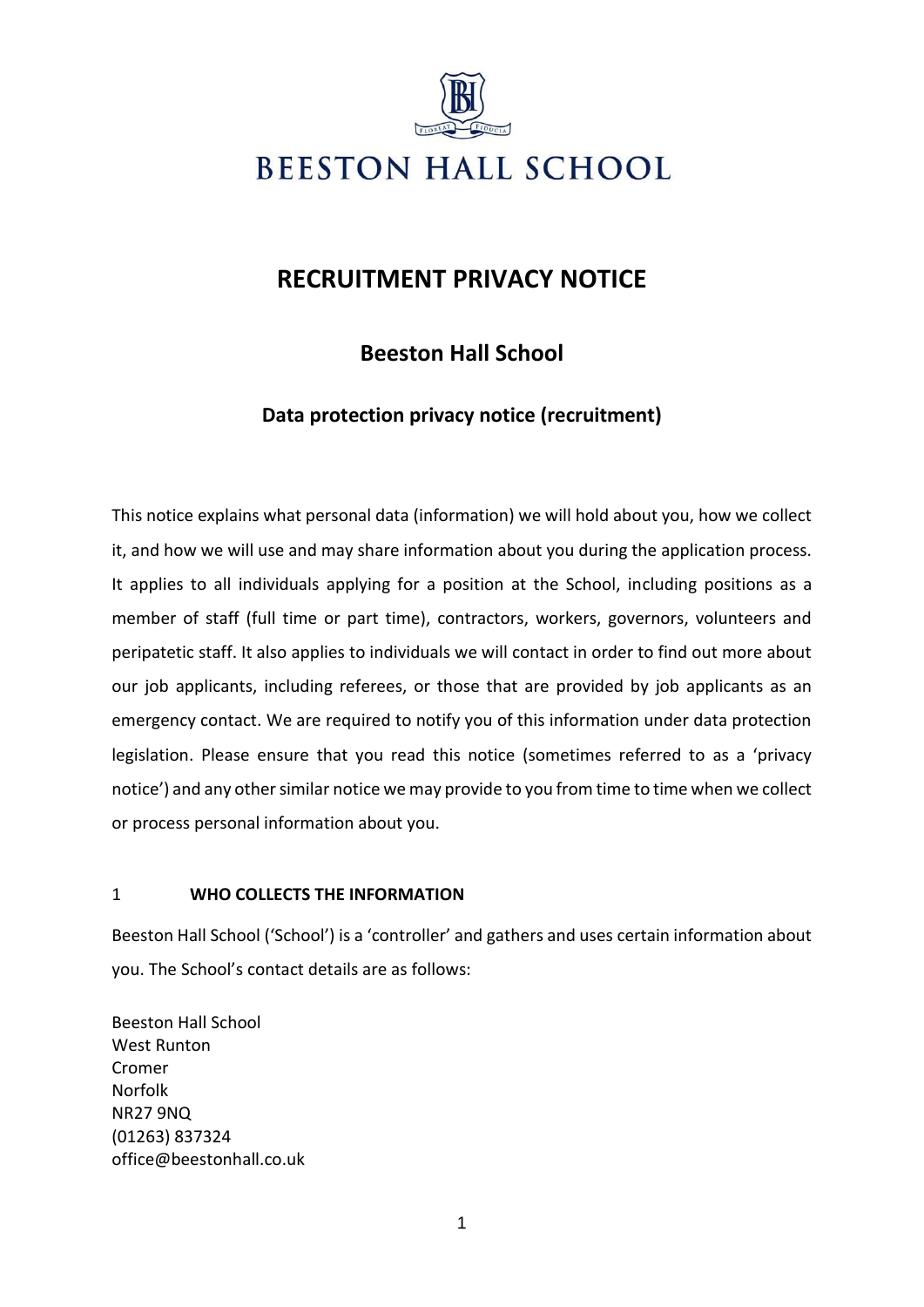#### 2 **DATA PROTECTION PRINCIPLES**

We will comply with the data protection principles when gathering and using personal information, as set out in our General Data Protection Policy.

About the information we collect and hold

The table in [Part 1](#page-4-0) of the Schedule below summarises the information we collect and hold, up to and including the shortlisting stage of the recruitment process, how and why we do so, how we use it and with whom it may be shared.

The table in [Part 2](#page-5-0) of the Schedule below summarises the additional information we collect before making a final decision to recruit, i.e. before making an offer of employment unconditional, how and why we do so, how we use it and with whom it may be shared.

We seek to ensure that our information collection and processing is always proportionate and necessary for specific legitimate purposes. We will notify you of any changes to information we collect or to the purposes for which we collect and process it.

#### 3 **WHERE INFORMATION MAY BE HELD**

Information may be held on school premises in our filing systems and on our servers. It may also be held by third party agencies, service providers and representatives.

#### 4 **HOW LONG WE KEEP YOUR INFORMATION**

We keep the personal information that we obtain about you during the recruitment process for no longer than is necessary for the purposes for which it is processed. How long we keep your information will depend on whether your application, or the application you are supporting (e.g. as a referee) is successful and you (the job applicant) become employed by us, the nature of the information concerned and the purposes for which it is processed.

We will keep recruitment information (including interview notes) for no longer than is reasonable, taking into account the limitation periods for potential claims such as race or sex discrimination (as extended to take account of early conciliation), after which they will be destroyed. This is likely to be for six months from the communication of the outcome of the

2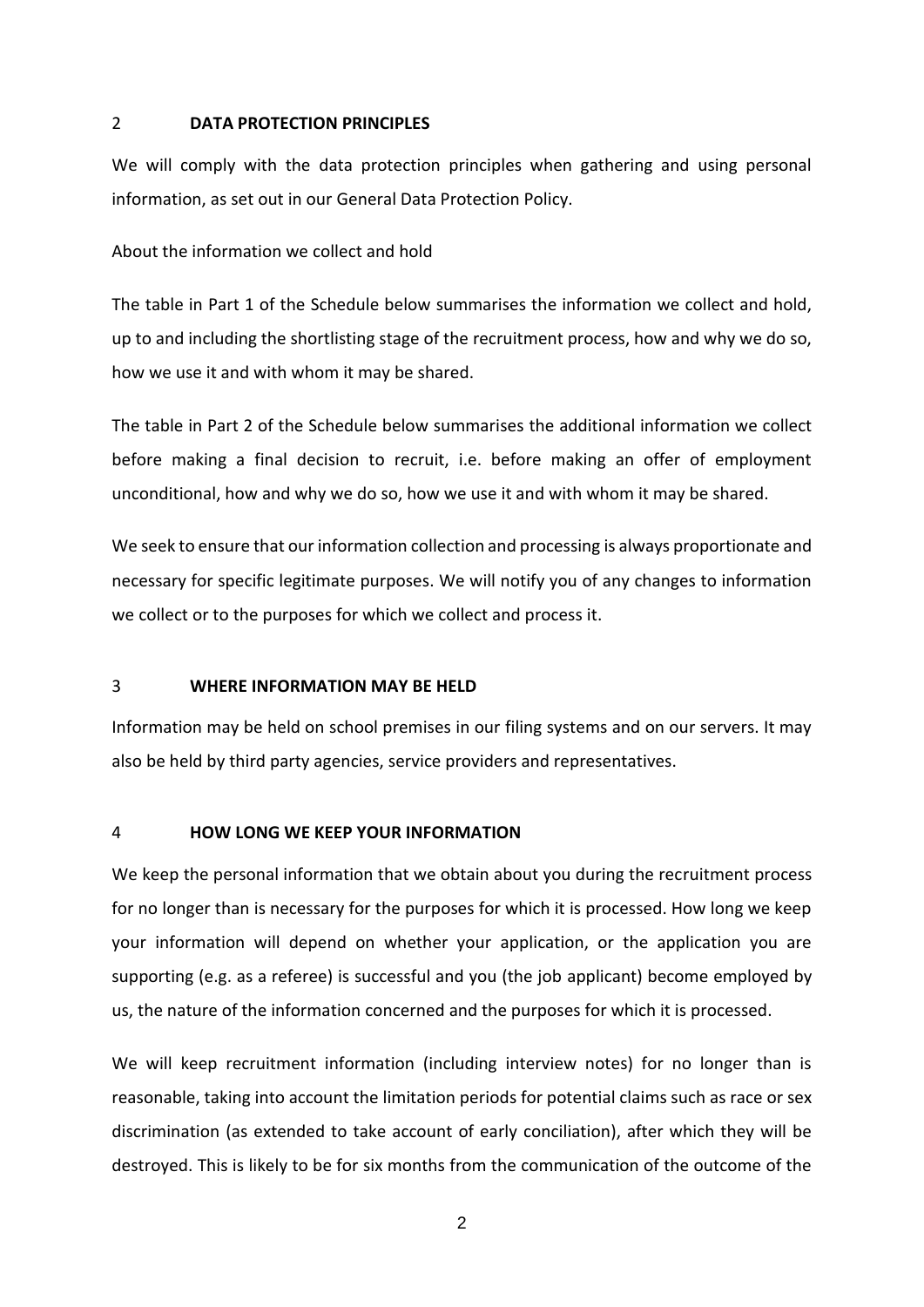recruitment exercise which takes account of both the time limit to bring claims and for claims to be received by the School. If there is a clear business reason for keeping recruitment records for longer than the recruitment period, we may do so but will first consider whether the records can be pseudonymised, and the longer period for which they will be kept.

If you are an applicant and your application is successful, we will keep only the recruitment information that is necessary in relation to your employment. For further information, see General Data Protection Policy.

5 **YOUR DATA RIGHTS TO CORRECT AND ACCESS YOUR INFORMATION AND TO ASK FOR IT TO BE ERASED**

Please contact our Data Controller, Mrs Lubbock, who can be contacted as detailed under 1 above, if you would like to correct or request access to information that we hold relating to you or if you have any questions about this notice. You also have the right to ask for information we hold and process to be erased ('the right to be forgotten') or not used in certain circumstances. Our Data Controller, Mrs Lubbock will provide you with further information about your data rights, if you ask for it.

#### 6 **KEEPING YOUR PERSONAL INFORMATION SECURE**

We have appropriate security measures in place to prevent personal information from being accidentally lost or used or accessed in an unauthorised way. This includes personal information being locked away, password protected or encrypted. We limit access to your personal information to those who have a genuine business need to know it. Those processing your information will do so only in an authorised manner and are subject to a duty of confidentiality.

We also have procedures in place to deal with any suspected personal data breach. We will notify you and any applicable regulator of a suspected data security breach where we are legally required to do so.

3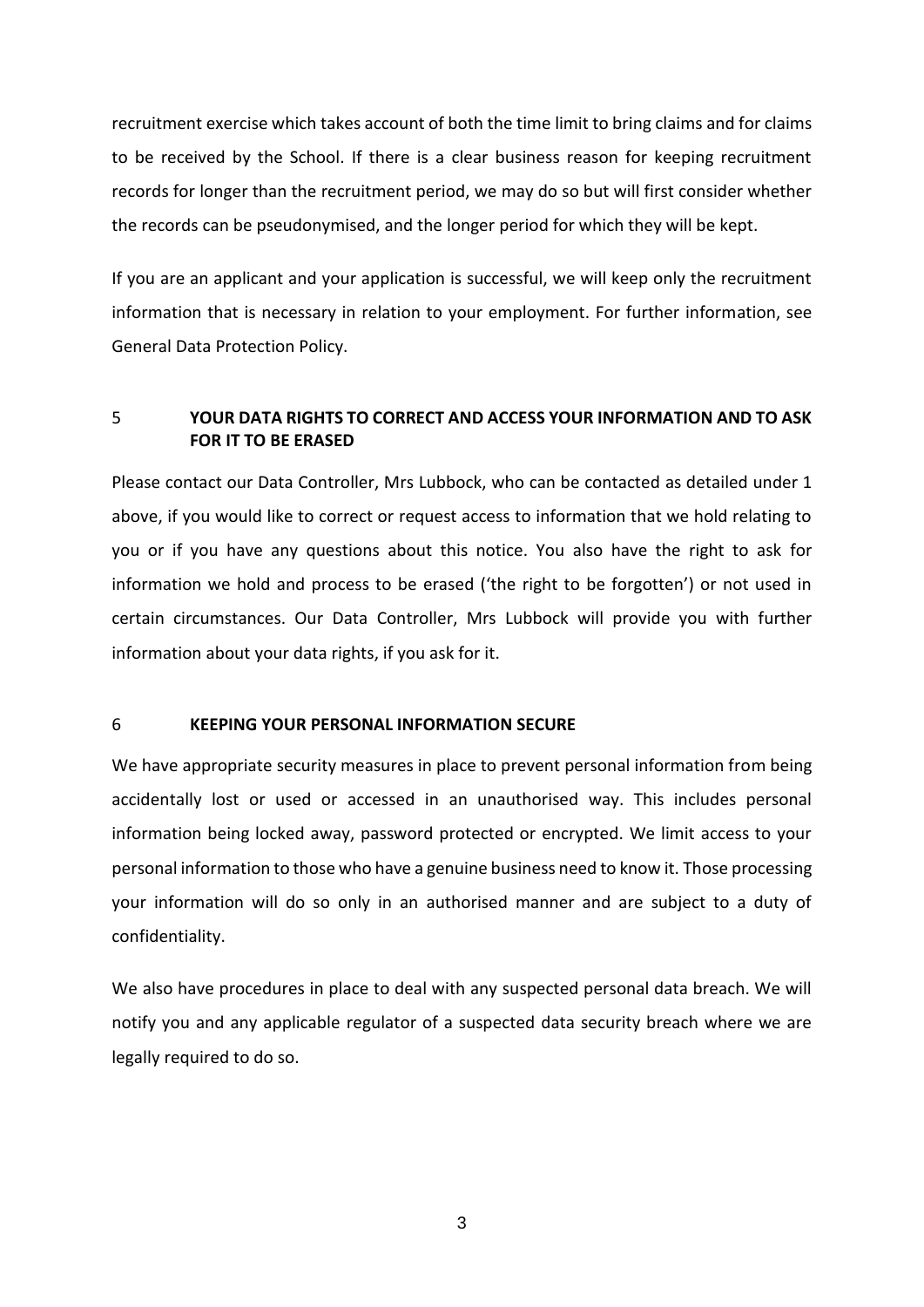### 7 **HOW TO COMPLAIN**

We hope that our Data Controller, Mrs Lubbock can resolve any query or concern you raise about our use of your information. If not, you can contact the Information Commissioner's Office at https://ico.org.uk/concerns/ or telephone 0303 123 1113 for further information about your rights and how to make a formal complaint.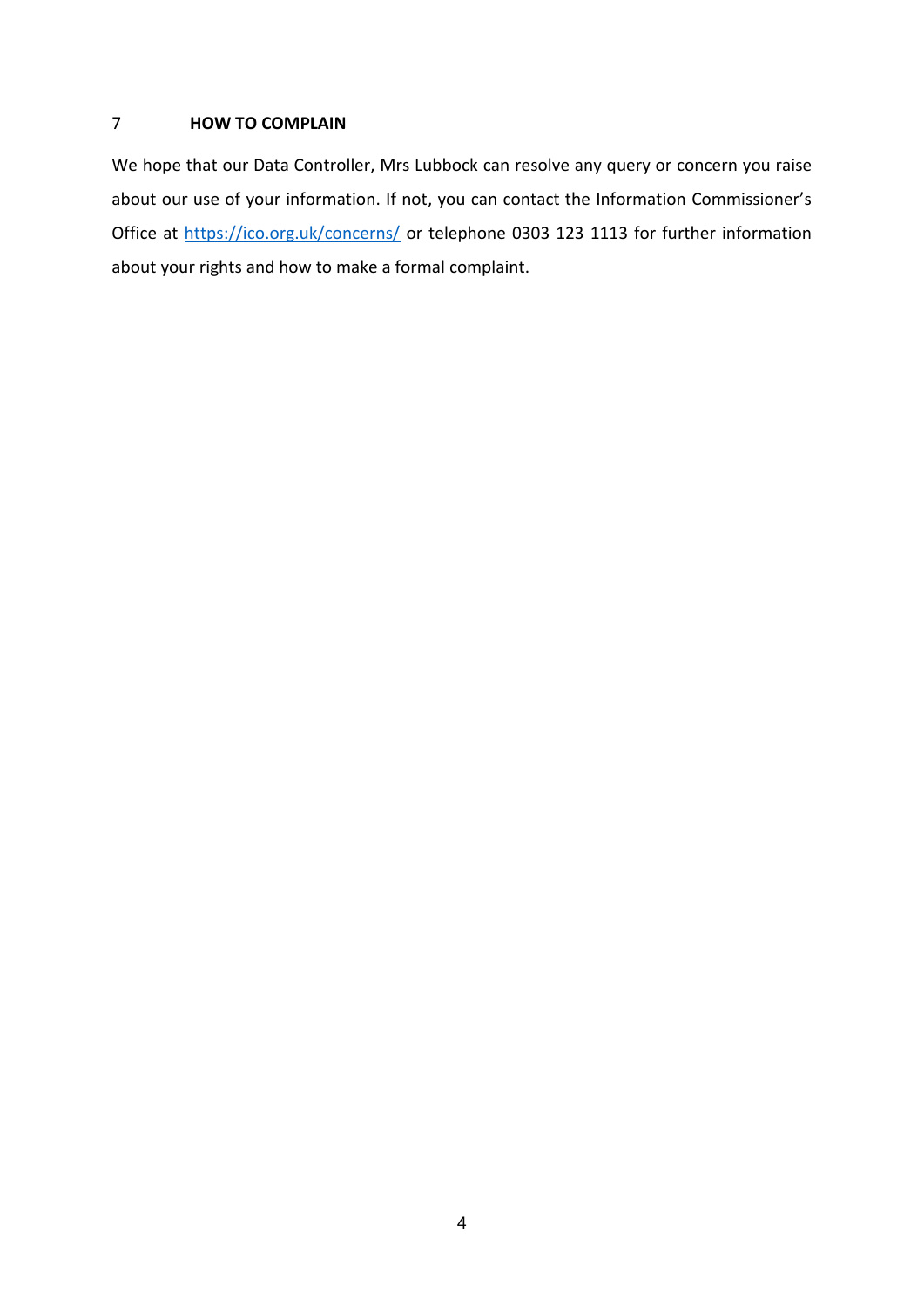### **SCHEDULE ABOUT THE INFORMATION WE COLLECT AND HOLD**

| The information we                                                                                                                                 | How we collect                                                                               | Why we collect the                                                                                                                                                                                                                                               | How we use and may                                                                                                                                                                                                          |
|----------------------------------------------------------------------------------------------------------------------------------------------------|----------------------------------------------------------------------------------------------|------------------------------------------------------------------------------------------------------------------------------------------------------------------------------------------------------------------------------------------------------------------|-----------------------------------------------------------------------------------------------------------------------------------------------------------------------------------------------------------------------------|
| collect                                                                                                                                            | the information                                                                              | information                                                                                                                                                                                                                                                      | share the information                                                                                                                                                                                                       |
| Your name and<br>contact details (ie<br>address, home and<br>mobile phone<br>numbers, email<br>address)                                            | From you                                                                                     | Legitimate interest:<br>to carry out a fair<br>recruitment process<br>Legitimate interest:<br>to progress your<br>application, arrange<br>interviews and<br>inform you of the<br>outcome at all<br>stages                                                        | To enable HR personnel<br>or the manager of the<br>relevant department to<br>contact you to progress<br>your application,<br>arrange interviews and<br>inform you of the<br>outcome<br>To inform the relevant<br>manager or |
|                                                                                                                                                    |                                                                                              |                                                                                                                                                                                                                                                                  | department of your<br>application                                                                                                                                                                                           |
| Details of your<br>qualifications,<br>experience,<br>employment<br>history (including<br>job titles, salary<br>and working hours)<br>and interests | From you, in the<br>completed<br>application form<br>and interview<br>notes (if<br>relevant) | Legitimate interest:<br>to carry out a fair<br>recruitment process<br>Legitimate interest:<br>to make an<br>informed decision<br>to shortlist for<br>interview and (if<br>relevant) to recruit                                                                   | To make an informed<br>recruitment decision                                                                                                                                                                                 |
| Your name, contact<br>details and details<br>of your<br>qualifications,<br>experience,<br>employment<br>history and<br>interests                   | From you, in the<br>completed<br>application form<br>and interview<br>notes (if<br>relevant) | Legitimate interest:<br>to carry out a fair<br>recruitment process<br>Legitimate interest:<br>if you are<br>unsuccessful in your<br>application, your<br>details may be<br>passed on to an<br>associated School to<br>see if they have any<br>suitable vacancies | To see whether an<br>associated School has<br>any suitable vacancies                                                                                                                                                        |
| Your racial or<br>ethnic origin, sex<br>and sexual<br>orientation,<br>religious or similar<br>beliefs                                              | From you, in a<br>completed<br>anonymised<br>equal<br>opportunities<br>monitoring form       | To comply with our<br>legal obligations and<br>for reasons of<br>substantial public<br>interest (equality of<br>opportunity or<br>treatment)                                                                                                                     | To comply with our<br>equal opportunities<br>monitoring obligations<br>and to follow our<br>equality and other<br>policies<br>For further information,<br>see * below                                                       |

## <span id="page-4-0"></span>**Part 1 Up to and including the shortlisting stage**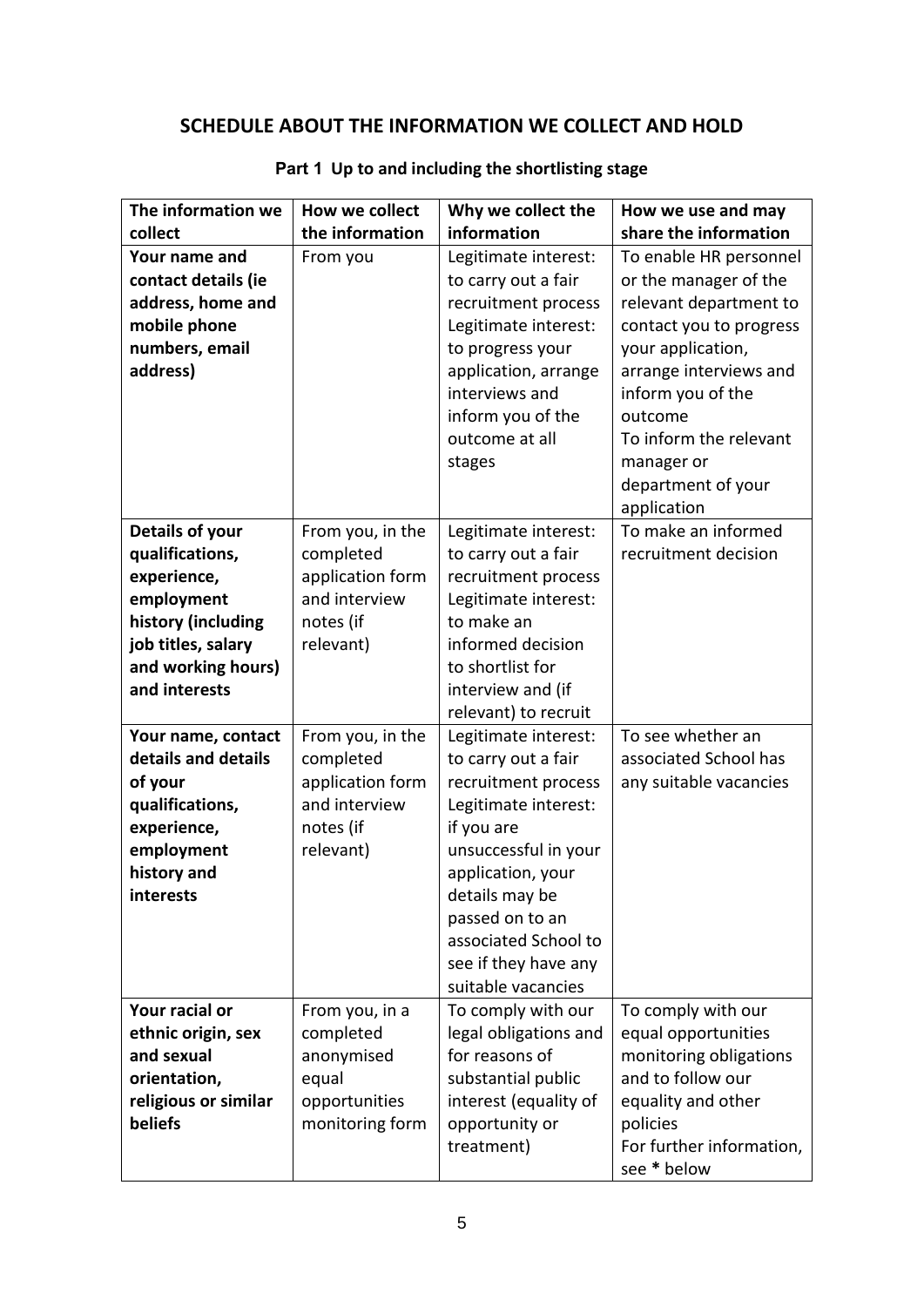| Details of your<br>referees | From your<br>completed<br>application form | Legitimate interest:<br>to carry out a fair<br>recruitment process<br>In the regulated<br>sector, to comply<br>with our legal<br>obligations to<br>request references | To carry out a fair<br>recruitment process<br>To comply with<br>legal/regulatory<br>obligations<br>Information shared<br>with relevant<br>managers, HR<br>personnel and the |
|-----------------------------|--------------------------------------------|-----------------------------------------------------------------------------------------------------------------------------------------------------------------------|-----------------------------------------------------------------------------------------------------------------------------------------------------------------------------|
|                             |                                            |                                                                                                                                                                       | referee                                                                                                                                                                     |

## <span id="page-5-0"></span>**Part 2 Before making a final decision to recruit**

| The information we collect    | How we                 | Why we collect the   | How we use and     |
|-------------------------------|------------------------|----------------------|--------------------|
|                               | collect the            | information          | may share the      |
|                               | information            |                      | information        |
| <b>Information about your</b> | From your              | Legitimate interest: | To obtain the      |
| previous academic and/or      | referees               | to make an           | relevant reference |
| employment history,           | (details of            | informed decision    | about you          |
| including details of any      | whom you will          | to recruit           | To comply with     |
| conduct, grievance or         | have provided)         | To comply with our   | legal/regulatory   |
| performance issues,           |                        | legal obligations    | obligations        |
| appraisals, time and          |                        | Legitimate           | Information        |
| attendance, from              |                        | interests: to        | shared with        |
| references obtained about     |                        | maintain             | relevant managers  |
| you from previous             |                        | employment           | and HR personnel   |
| employers and/or              |                        | records and to       |                    |
| education providers $\square$ |                        | comply with legal,   |                    |
|                               |                        | regulatory and       |                    |
|                               |                        | governance           |                    |
|                               |                        | obligations and      |                    |
|                               |                        | good employment      |                    |
|                               |                        | practice             |                    |
| <b>Information regarding</b>  | From you, from         | Legitimate interest: | To make an         |
| your academic and             | your education         | to verify the        | informed           |
| professional qualifications   | provider, from         | qualifications       | recruitment        |
| ΙI                            | the relevant           | information          | decision           |
|                               | professional           | provided by you      |                    |
|                               | body                   |                      |                    |
| <b>Information regarding</b>  | From the               | To perform the       | To make an         |
| your criminal record, in      | Disclosure and         | employment           | informed           |
| criminal records              | <b>Barring Service</b> | contract             | recruitment        |
| certificates (CRCs) and       | (DBS)                  | To comply with our   | decision           |
| enhanced criminal records     |                        | legal obligations    | To carry out       |
| certificates (ECRCs) in       |                        | Legitimate interest: | statutory checks   |